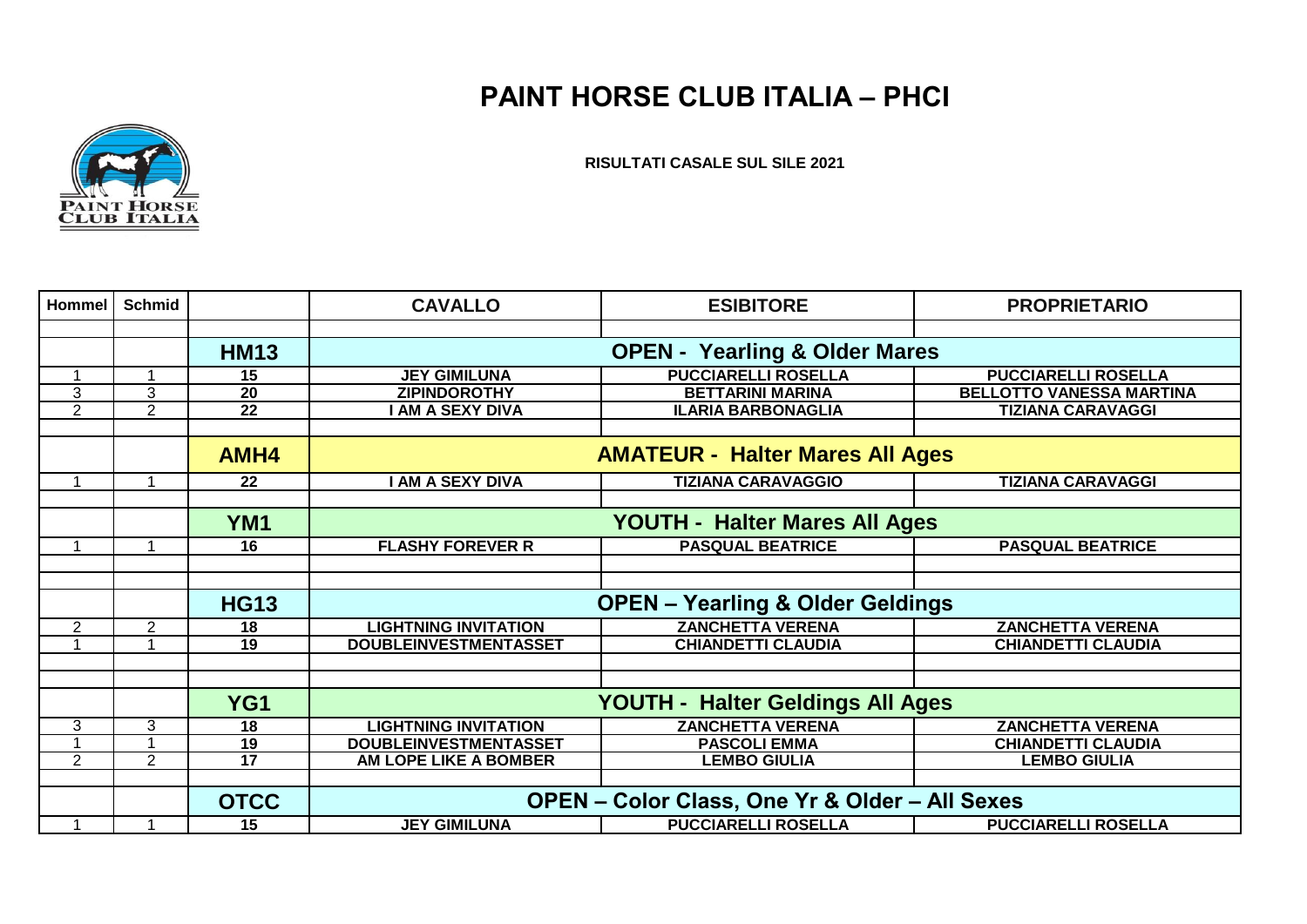|                |                     | YSH1 + XSH                         |                                                                    | YOUTH - Showmanship 18 & Under                | <b>SPB</b><br>$+$               |  |
|----------------|---------------------|------------------------------------|--------------------------------------------------------------------|-----------------------------------------------|---------------------------------|--|
| 5              | 5                   | 18                                 | <b>LIGHTNING INVITATION</b>                                        | <b>ZANCHETTA VERENA</b>                       | <b>ZANCHETTA VERENA</b>         |  |
| 4              | 2                   | 20                                 | <b>ZIPINDOROTHY</b>                                                | <b>BELLOTTO VANESSA MARTINA</b>               | <b>BELLOTTO VANESSA MARTINA</b> |  |
| 2              | 4                   | $\overline{17}$                    | <b>AM LOPE LIKE A BOMBER</b>                                       | <b>LEMBO GIULIA</b>                           | <b>LEMBO GIULIA</b>             |  |
|                | $\overline{1}$      | $\overline{19}$                    | <b>DOUBLEINVESTMENTASSET</b>                                       | <b>PASCOLI EMMA</b>                           | <b>CHIANDETTI CLAUDIA</b>       |  |
| 3              | 3                   | 16                                 | <b>FLASHY FOREVER R</b>                                            | <b>PASQUAL BEATRICE</b>                       | <b>PASQUAL BEATRICE</b>         |  |
|                |                     |                                    |                                                                    |                                               |                                 |  |
|                |                     |                                    | <b>CAVALLO</b>                                                     | <b>ESIBITORE</b>                              | <b>PROPRIETARIO</b>             |  |
|                |                     | <b>AH1 + ABHN</b>                  | <b>AMATEUR - Western Horsemanship All Ages</b><br><b>SPB</b><br>÷. |                                               |                                 |  |
|                | $\overline{1}$      | $\overline{13}$                    | <b>FOREVER VALENTINE R</b>                                         | <b>ANTONELLO FRANCESCA</b>                    | <b>ANTONELLO FRANCESCA</b>      |  |
|                |                     | <b>YH1 + XH1</b>                   | YOUTH - Western Horsemanship 18 & Under<br>+ SPB                   |                                               |                                 |  |
| da             | dq                  | 18                                 | <b>LIGHTNING INVITATION</b>                                        | <b>ZANCHETTA VERENA</b>                       | <b>ZANCHETTA VERENA</b>         |  |
| 2              | $\overline{2}$      | 20                                 | <b>ZIPINDOROTHY</b>                                                | <b>BELLOTTO VANESSA MARTINA</b>               | <b>BELLOTTO VANESSA MARTINA</b> |  |
|                |                     | 16                                 | <b>FLASHY FOREVER R</b>                                            | <b>PASQUAL BEATRICE</b>                       | <b>PASQUAL BEATRICE</b>         |  |
| 3              | 3                   | $\overline{19}$                    | <b>DOUBLEINVESTMENTASSET</b>                                       | <b>PASCOLI EMMA</b>                           | <b>CHIANDETTI CLAUDIA</b>       |  |
|                |                     |                                    |                                                                    |                                               |                                 |  |
|                |                     | WP <sub>1</sub>                    | <b>OPEN - Western Pleasure All Ages</b>                            |                                               |                                 |  |
| 3              | $\overline{1}$      | $\overline{12}$                    | <b>SWEET INVITATION TR</b>                                         | <b>BRUNELLO STEFANO</b>                       | <b>BRUNELLO STEFANO</b>         |  |
| 2              | 2                   | 14                                 | <b>SCENIC LACEY GAL</b>                                            | <b>SALA MATTEO</b>                            | <b>POZZOLI SILVIA</b>           |  |
| 4              | 4                   | 15                                 | <b>JEY GIMILUNA</b>                                                | <b>PUCCIARELLI ROSELLA</b>                    | <b>PUCCIARELLI ROSELLA</b>      |  |
|                | 3                   | 13                                 | <b>FOREVER VALENTINE R</b>                                         | <b>SIMEONI RUDY</b>                           | <b>ANTONELLO FRANCESCA</b>      |  |
|                |                     |                                    |                                                                    |                                               |                                 |  |
|                |                     |                                    |                                                                    | <b>OPEN GREEN - Western Pleasure All Ages</b> |                                 |  |
|                |                     | <b>GWP</b>                         |                                                                    |                                               |                                 |  |
|                | $\mathbf{1}$        | 12                                 | <b>SWEET INVITATION TR</b>                                         | <b>SIMEONI RUDY</b>                           | <b>BRUNELLO STEFANO</b>         |  |
| dq             | dq                  | $\overline{21}$                    | <b>INDY SENSATION</b>                                              | <b>CATERINA ORLANDI</b>                       | <b>SOC. AGR. SAN SALVADOR</b>   |  |
| 2              | 2                   | $\overline{15}$                    | <b>JEY GIMILUNA</b>                                                | <b>PUCCIARELLI ROSELLA</b>                    | <b>PUCCIARELLI ROSELLA</b>      |  |
|                |                     |                                    |                                                                    |                                               |                                 |  |
|                |                     |                                    |                                                                    |                                               |                                 |  |
|                |                     |                                    |                                                                    |                                               |                                 |  |
|                |                     | AWP1                               |                                                                    | <b>AMATEUR - Western Pleasure All Ages</b>    |                                 |  |
|                | $\overline{1}$      | 13                                 | <b>FOREVER VALENTINE R</b>                                         | <b>ANTONELLO FRANCESCA</b>                    | <b>ANTONELLO FRANCESCA</b>      |  |
| $\overline{2}$ |                     |                                    |                                                                    | <b>BRUNELLO STEFANO</b>                       | <b>BRUNELLO STEFANO</b>         |  |
| 3              | $\overline{3}$<br>2 | $\overline{12}$<br>$\overline{14}$ | <b>SWEET INVITATION TR</b><br><b>SCENIC LACEY GAL</b>              | <b>POZZOLI SILVIA</b>                         | <b>POZZOLI SILVIA</b>           |  |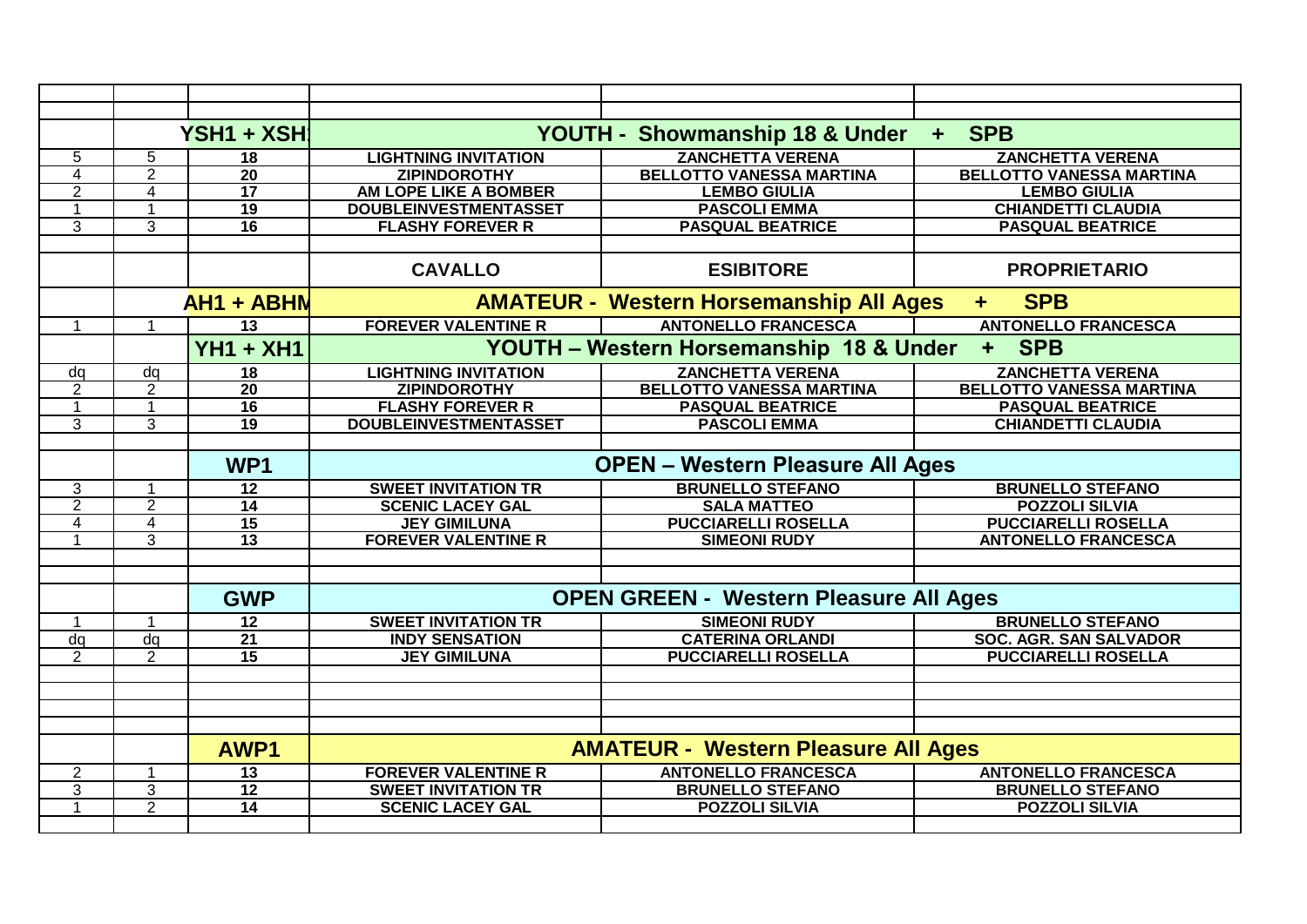|                      |                | <b>YWP1</b>       | <b>YOUTH - Western Pleasure 18 &amp; Under</b>               |                                 |                                 |  |
|----------------------|----------------|-------------------|--------------------------------------------------------------|---------------------------------|---------------------------------|--|
| $\overline{2}$       | 3              | 18                | <b>LIGHTNING INVITATION</b>                                  | <b>ZANCHETTA VERENA</b>         | <b>ZANCHETTA VERENA</b>         |  |
| 3                    | $\overline{2}$ | 19                | <b>DOUBLEINVESTMENTASSET</b>                                 | <b>PASCOLI EMMA</b>             | <b>CHIANDETTI CLAUDIA</b>       |  |
| 1                    | $\mathbf{1}$   | $\overline{16}$   | <b>FLASHY FOREVER R</b>                                      | <b>PASQUAL BEATRICE</b>         | <b>PASQUAL BEATRICE</b>         |  |
|                      |                |                   |                                                              |                                 |                                 |  |
|                      |                |                   |                                                              |                                 |                                 |  |
|                      |                | <b>GHU</b>        | <b>OPEN GREEN - Hunter Under Saddle All Ages</b>             |                                 |                                 |  |
| $\overline{2}$       | -1             | $\overline{12}$   | <b>SWEET INVITATION TR</b>                                   | <b>BRUNELLO STEFANO</b>         | <b>BRUNELLO STEFANO</b>         |  |
| $\blacktriangleleft$ | $\overline{2}$ | $\overline{22}$   | <b>I AM A SEXY DIVA</b>                                      | <b>ILARIA BARBONAGLIA</b>       | <b>TIZIANA CARAVAGGI</b>        |  |
|                      |                |                   |                                                              |                                 |                                 |  |
|                      |                | YBH1              | YOUTH - Hunter Under Saddle 18 & Under                       |                                 |                                 |  |
| 1                    | 1              | 18                | <b>LIGHTNING INVITATION</b>                                  | <b>ZANCHETTA VERENA</b>         | <b>ZANCHETTA VERENA</b>         |  |
| 4                    | $\overline{4}$ | 19                | <b>DOUBLEINVESTMENTASSET</b>                                 | <b>PASCOLI EMMA</b>             | <b>CHIANDETTI CLAUDIA</b>       |  |
| $\overline{2}$       | $\overline{2}$ | $\overline{20}$   | <b>ZIPINDOROTHY</b>                                          | <b>BELLOTTO VANESSA MARTINA</b> | <b>BELLOTTO VANESSA MARTINA</b> |  |
| 3                    | $\overline{3}$ | $\overline{16}$   | <b>FLASHY FOREVER R</b>                                      | <b>PASQUAL BEATRICE</b>         | <b>PASQUAL BEATRICE</b>         |  |
|                      |                |                   |                                                              |                                 |                                 |  |
|                      |                | $YEE1 + XEE$      | <b>YOUTH - Hunt Seat Equitation 18 &amp; Under</b><br>+ SPB  |                                 |                                 |  |
| 1                    |                | 18                | <b>LIGHTNING INVITATION</b>                                  | <b>ZANCHETTA VERENA</b>         | <b>ZANCHETTA VERENA</b>         |  |
| $\overline{2}$       | $\overline{2}$ | $\overline{16}$   | <b>FLASHY FOREVER R</b>                                      | <b>PASQUAL BEATRICE</b>         | <b>PASQUAL BEATRICE</b>         |  |
| 3                    | $\overline{3}$ | $\overline{19}$   | <b>DOUBLEINVESTMENTASSET</b>                                 | <b>PASCOLI EMMA</b>             | <b>CHIANDETTI CLAUDIA</b>       |  |
|                      |                |                   |                                                              |                                 |                                 |  |
|                      |                | IHT3 + BIH3       | <b>OPEN - Yearling &amp; 2 Yr Old In Hand Trail</b><br>+ SPB |                                 |                                 |  |
|                      |                | $\overline{17}$   | <b>AM LOPE LIKE A BOMBER</b>                                 | <b>LEMBO GIULIA</b>             | <b>LEMBO GIULIA</b>             |  |
|                      |                |                   |                                                              |                                 |                                 |  |
|                      |                |                   |                                                              |                                 |                                 |  |
|                      |                |                   | <b>CAVALLO</b>                                               | <b>ESIBITORE</b>                | <b>PROPRIETARIO</b>             |  |
|                      |                | TRL1 + BT1        | <b>SPB</b><br><b>OPEN - Trail All Ages</b><br>÷              |                                 |                                 |  |
| dq                   | dq             | 14                | <b>SCENIC LACEY GAL</b>                                      | <b>SALA MATTEO</b>              | <b>POZZOLI SILVIA</b>           |  |
|                      |                | 19                | <b>DOUBLEINVESTMENTASSET</b>                                 | <b>CHIANDETTI CLAUDIA</b>       | <b>CHIANDETTI CLAUDIA</b>       |  |
|                      |                |                   |                                                              |                                 |                                 |  |
|                      |                |                   |                                                              |                                 |                                 |  |
|                      |                | <b>GTR + BGTR</b> | <b>OPEN GREEN - Trail All Ages</b><br>+ SPB                  |                                 |                                 |  |
| $\overline{2}$       |                | $\overline{19}$   | <b>DOUBLEINVESTMENTASSET</b>                                 | <b>CHIANDETTI CLAUDIA</b>       | <b>CHIANDETTI CLAUDIA</b>       |  |
|                      | $\overline{2}$ | $\overline{20}$   | <b>ZIPINDOROTHY</b>                                          | <b>BETTARINI MARINA</b>         | <b>BELLOTTO VANESSA MARTINA</b> |  |
|                      |                |                   |                                                              |                                 |                                 |  |
|                      |                |                   |                                                              |                                 |                                 |  |
|                      |                |                   |                                                              |                                 |                                 |  |